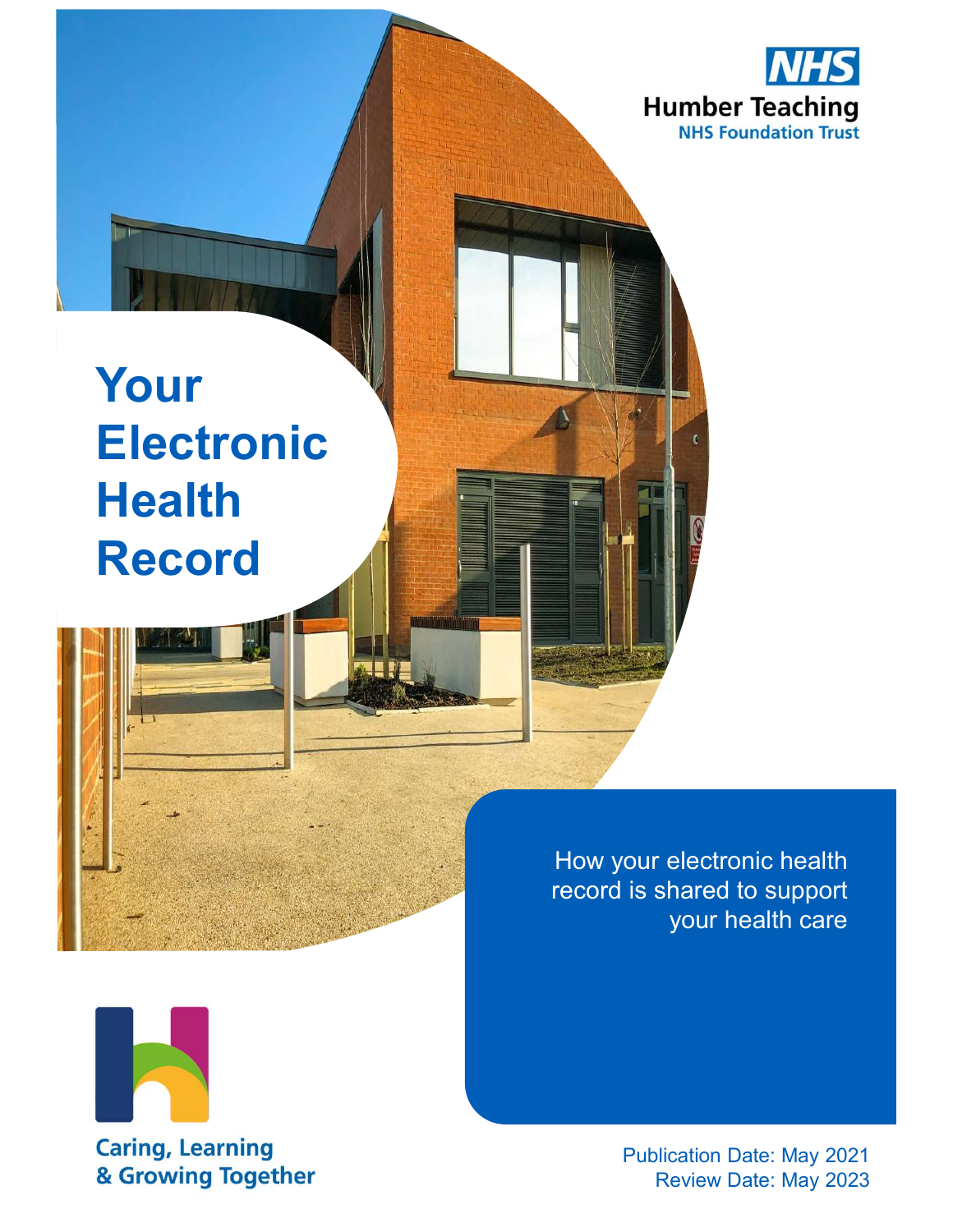## Your Electronic Health Record

The clinical service you are attending uses a secure computer system to store your health record. This allows clinical staff to view up to date information about you and your health so that they can provide more effective care.

This record can now be shared with other clinical services treating you Your Electronic Health Record<br>The clinical service you are attending uses a secure computer system to<br>store your health record. This allows clinical staff to view up to date<br>information about you and your health so that th physiotherapist, school nurse, health visitor and district nurse. The record can also be shared with others involved in your care as part of the Yorkshire and Humber Care Record. Please see https://yhcr.org/resources/humber-coast-and-vale-pilot/ for more information. The clinical service you are attending uses a secure computer system to<br>store your health record. This allows clinical staff to view up to date<br>information about you and your health so that they can provide more<br>effective Finis record can now be shared with other clinical services treating you<br>
who use the same system. For example, your general practitioner (GP),<br>
physiotherapist, school nurse, health visitor and district nurse. The record<br> This record can now be shared with other clinical services treating you<br>
who use the same system. For example, your general practitioner (GP),<br>
physiotherapist, scholo nurse, health visitor and district nurse. The record<br> or an also be shared with others involved in your care as part of the<br>
Yorkshire and Humber Care Record. Please see<br>
https://yhcr.org/resources/humber-coast-and-vale-pilot/</u> for more<br>
information.<br> **Benefits of sharing:**<br>

#### Benefits of sharing:

- and up to date health information at their fingertips.
- 
- the NHS valuable time. Fax, phone and letter can be spent on patients and up to date health information at their fingertips.<br>
Factories will be able to make treatment decisions faster and easier.<br>
• Procedures will not be repeated unnecessarily.
- provided.
- Frank of sharing:<br>
 This will improve the quality of care services provide by having accurate<br>
 Services will be able to make treatment decisions faster and easier.<br>
 Procedures will not be repeated unnecessarily. This
- 

#### **Security**

Access to your information is strictly limited and only those who are involved in your care can look at the information. The system records everyone who has looked at your record. You can also ask for a specific part of your record (e.g. a particular consultation) not to be shared. You can change your mind at any time.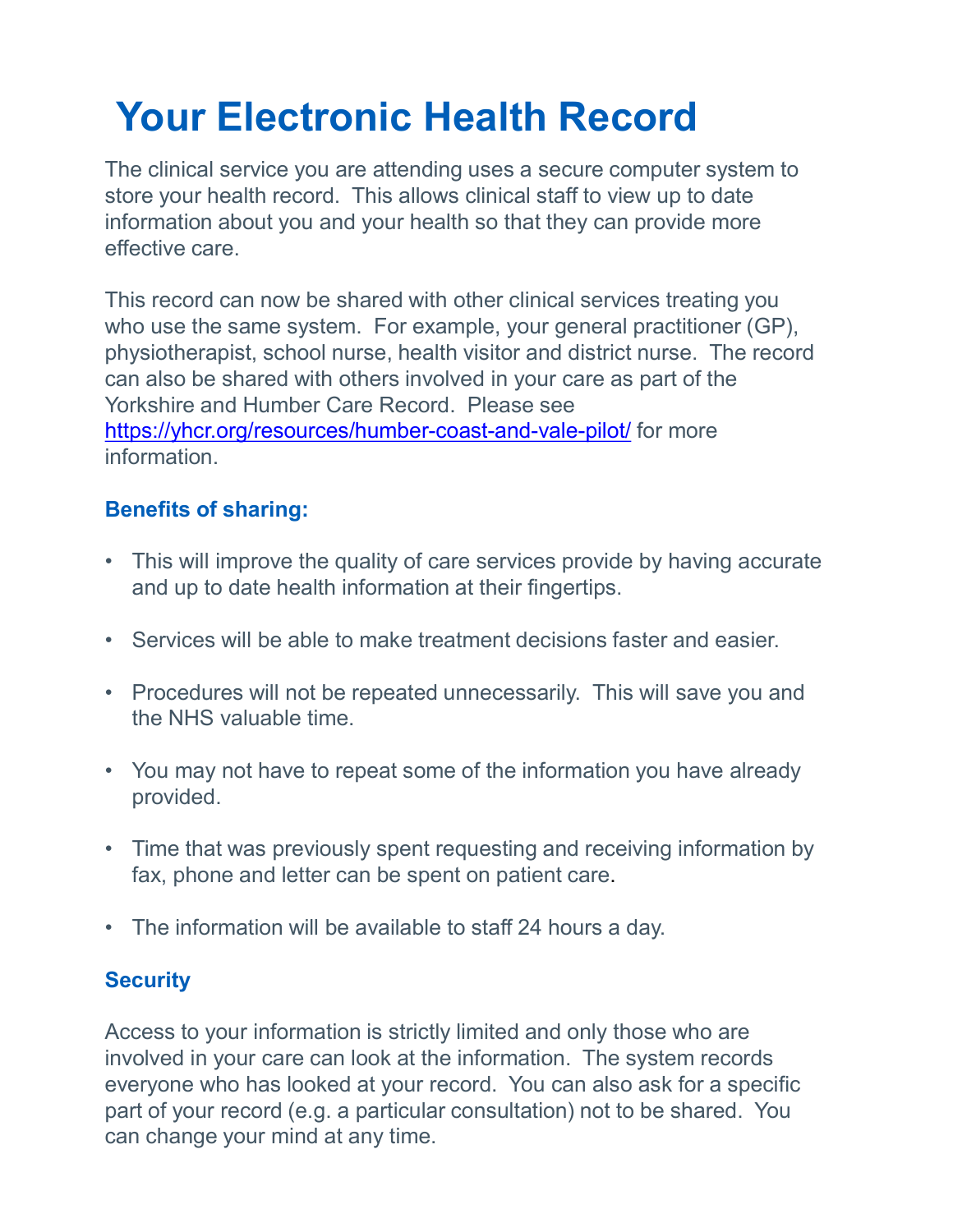#### Consent to share your health record

The system has been set to share and receive information from other clinical teams providing you with care so that we have the most up to date information about you.

At your next appointment, we will confirm that you agree to this. Your health professional will ask you:

#### Can we share your record here with other health professionals who provide you with care?

If you agree: Your health record at this service will become available to other clinical services that treat you.

If you don't agree: Your health record will stop being shared with other clinical services that are treating you.

We will also confirm:

#### Can we access records from other health professionals who provide you with care?

If you agree: This service will continue to be able to view your health record from other clinical services that treat you.

If you don't agree: We will stop being able to view your health record from other clinical services treating you.

We will respect your decision.

However, in some serious situations, for example, if you are unconscious, clinicians will be able to access your health record without first asking your permission. Use of this is strictly monitored.